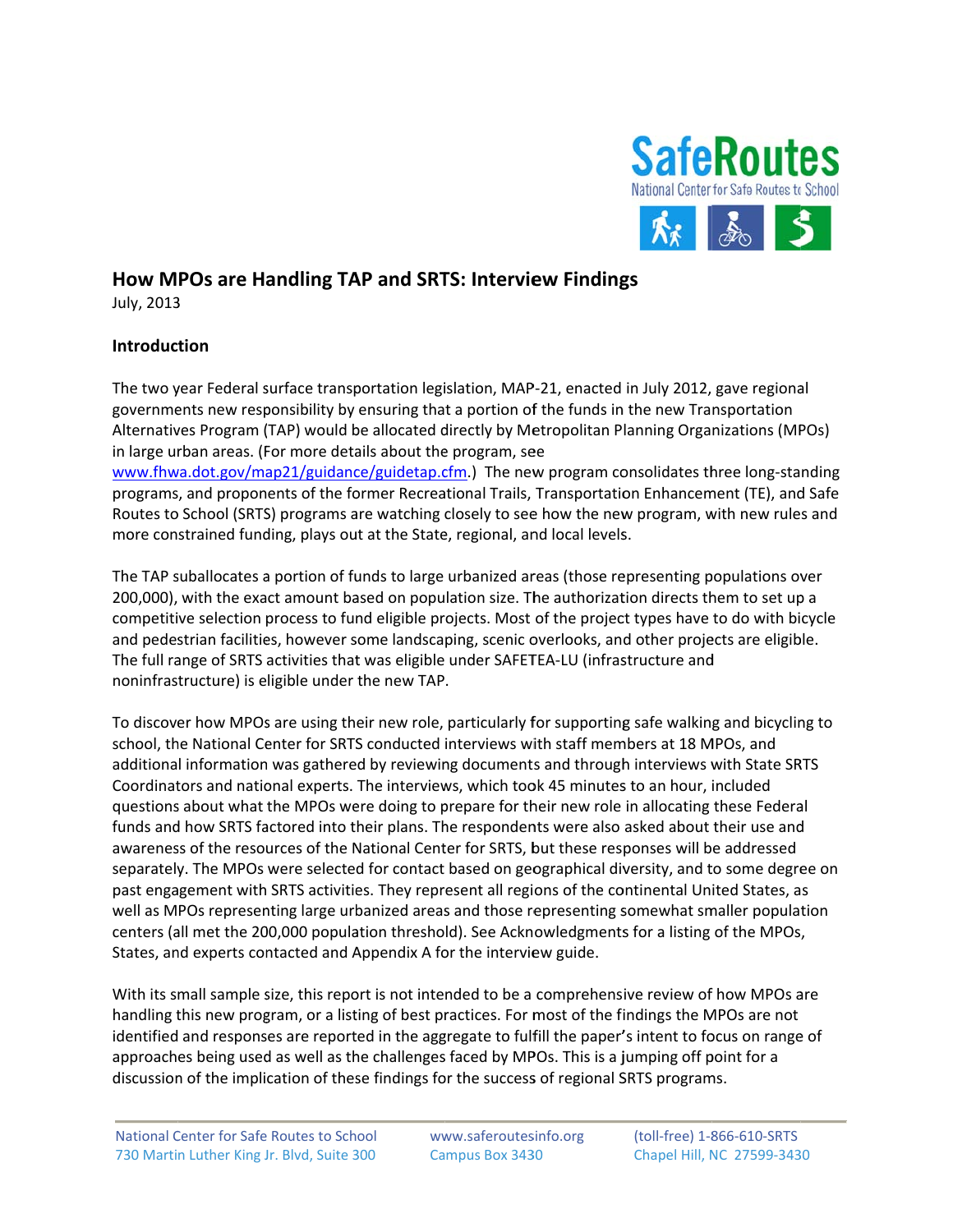## **Timing: It is still early**

Most of the 18 MPOs who participated in interviews (in April and May of 2013) were still very much in the process of setting up their programs. Some were unable to fully answer the questions that were part of the scan. When we asked how far they had progressed in creating a new program, the most common answer (from eight of the 18 MPOs) was that they were in the preliminary planning stages. Five of the 18 MPOs had issued applications, but this did not necessarily mean they had finalized their selection process and/or review committees. Three of the MPOs had taken almost no action, because they were waiting for direction from their State DOTs and/or from FHWA. Two of the MPOs had already programmed all of their TAP funds by choosing to use the money to finish ongoing TE projects.

Part of this delay can be attributed to the transition from SAFETEA‐LU, the last Federal surface transportation authorization. A number of MPOs have agreed to requests from their State DOT to use their portion of the TAP to complete projects that received initial funding under the old TE program. For example, one MPO is using its TAP funds to finish up ongoing TE projects through 2016 and the funding has already been spoken for in two of the other MPOs interviewed. In other regions, the first year of the program will be used to advance TE projects. In one region, the MPO put out a call for proposals for the program, but subsequently learned that the State DOT had planned to use all of the funds for 2013‐14 on in‐progress TE projects. In addition, a number of States are still spending down SRTS funds from SAFETEA‐LU. As a result, not all MPOs see an immediate need to set up a new project selection system.

The short time frame of MAP‐21 is presenting a challenge for some MPOs, which typically program funds three to five years in advance. Some MPOs are issuing calls for proposals that cover a single year or the two‐year bill cycle; others are assuming the program will continue in future years and are building funding programs that will extend into 2015 and beyond.

## **Program approach**

While the TAP appears fairly straightforward, the MPOs contacted for this scan indicate that regional governments have varied attitudes and approaches to the new program. The scan identified at least three distinct approaches to administering the TAP. Six MPOs were creating new funding programs, four were integrating the TAP money into their existing funding program structure, and eight were following the lead of their State. Variations exist within these three approaches, particularly in how they are including (or excluding) SRTS projects.

• **Stand‐alone TAP applications**. The MPOs creating new stand‐alone TAP programs are focusing on creating new committees to help distribute funds to member jurisdictions and coming up with new project selection criteria. These MPOs are hewing to the parameters of the Federal program, but some are restricting applications to a shorter list of project types; for example some MPOs will only fund bicycle‐pedestrian projects and SRTS projects. Only two of the six MPOs planning this approach as of the writing of this report had issued TAP applications or calls for proposals at the time of the interviews. One MPO, the Northwest Indiana Regional Planning Commission (NIRPC) is particularly notable for its enthusiastic embrace of the new program. It restructured its committees and set aside 10 percent of the funds for SRTS projects using a separate application process. Another MPO was considering a set aside, but decided instead to create a single application. The MPO plans to meet with SRTS stakeholders again after the selection of 2014 projects to decide whether to modify the process or create a separate selection system. None of the other MPOs interviewed said they had decided to set aside TAP money for SRTS. (However, some States are setting aside funds to continue a State‐level program.) Most of the other MPOs in this category say they will invite SRTS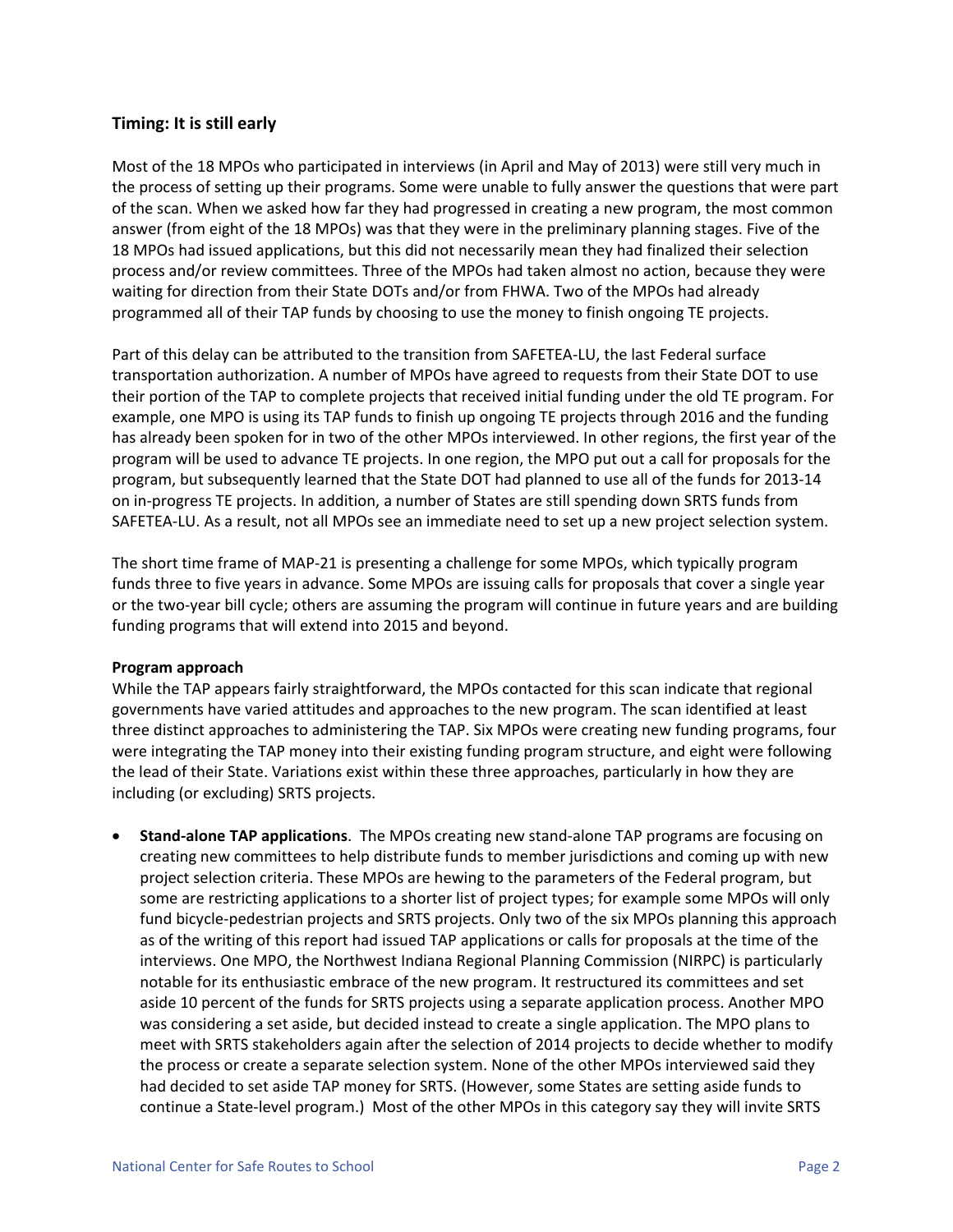applicants to compete for funds, and may allow a modified application process for noninfrastructure projects, but they had not gotten far enough to be able to articulate potential selection criteria that would be specific to SRTS applicants. Nonetheless, some MPOs are reaching out to encourage SRTS applications, including the Atlanta Regional Commission and the Southeastern Michigan Council of Governments (SEMCOG), which held a half‐day "SEMCOG University" education session on SRTS.

- **Integrated TAP applications.** Four of the MPOs have decided to integrate TAP into their existing system of regionally‐specific funding categories, or into their unified call for proposals (and more may head in this direction). For these MPOs, the Federal funds they receive are just one of a number of sources of funds that are mixed and matched to support projects that meet well‐defined regional transportation goals. The MPOs in this category see TAP less as a new funding program and more as simply a different set of rules they must abide by in their creative use of Federal funds. These MPOs tended to be less enthusiastic about using TAP to support traditional, SAFETEA‐LU‐style SRTS programs. For example, one MPO noted that it has a strong complete streets policy that requires incorporation of infrastructure for all users in almost all projects. They plan to use TAP funds to support their pressing need to fund bicycle and pedestrian capital projects. Infrastructure projects that serve schools will receive extra points in their project‐selection system, but they expect to encourage SRTS applicants planning noninfrastructure activities to apply to the existing, strong State SRTS program, which is expected to continue much as before.
- **Following the lead of the State.** The rest of the MPOs interviewed for this project are following the lead of their State Departments of Transportation in setting up the TAP program. Two have already decided to allow all of the MPO‐allocated TAP funds to be used to finish outstanding projects originally funded under the State‐administered TE program; one MPO was working on creating an application process, but then acquiesced to the State's request to use all the funding to cover TE projects. Other MPOs may use a unified State application, and will then make the final selection within their metropolitan area by using new or existing committees. In some of these MPOs, their final direction is unclear: they are waiting for the State DOT to act first. This last group of MPOs sees little value in setting up a complex selection process for such small sums of money for a short‐term program. For example, one MPO indicated less interest in setting up its own program and would prefer to continue its existing collaborative process with the State DOT. They are hoping the State will continue its SRTS program.

## **SRTS as part of TAP**

These interviews made clear that it is too early to determine how SRTS projects may fare in the MPO TAP selection process. Most of the respondents said they hoped that SRTS projects would be competitive for funding under their programs, but they simply didn't know if that would hold true. In most cases the MPOs are treating TAP primarily as a continuation of the TE program, and they have not yet determined how to integrate SRTS.

Most MPO respondents said they are strongly supportive of the concept of Safe Routes to School, and this is in line with practices common at MPOs across the country. It is common for MPOs to serve on committees making decisions about Federal SRTS funding, and many MPOs have established pedestrian and bicyclist safety as a key regionwide goal. Several of the respondents to this survey said the tremendous popularity of the SAFETEA‐LU program among their member jurisdictions is driving them to ensure SRTS projects are included in their administration of TAP. While a few MPOs surveyed have had not been involved with the Federal SRTS program, most others have encouraged participation by developing educational materials or conducting events; helping schools with applications; or conducting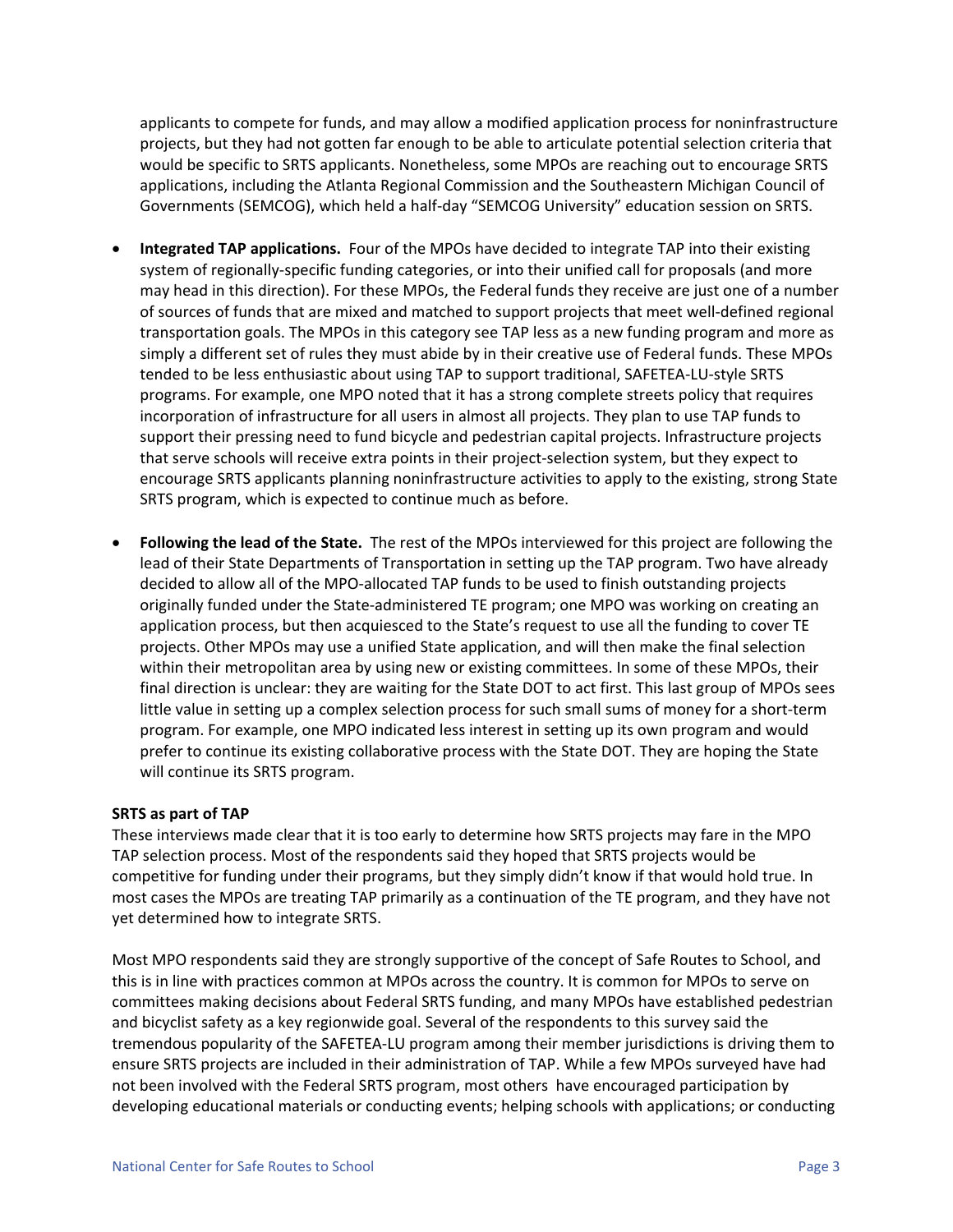crash analyses or school travel plans to support applications. Furthermore, a few of these MPOs have taken a leading role in developing regionwide SRTS strategic plans, and some have used other funding sources to support SRTS; any project eligible under TAP, including SRTS projects, also is eligible under the federal Surface Transportation Program (STP).

Despite this background of support, respondents from the MPOs saw significant challenges to incorporating SRTS into the new TAP. These are discussed in the section that follows.

## **Issues and Challenges**

#### **Program guidance**

A number of MPOs (and State coordinators) mentioned that the guidance governing TAP will make it more difficult for them to fund SRTS projects through the program.

## *Financial restrictions*

The modest amount of funding being suballocated to the MPOs through the program was described as a significant barrier, particularly since SRTS projects must compete with general bicycle and pedestrian infrastructure needs. Funding for the overall TAP program is almost 30 percent lower than the totals for the former TE, SRTS, and Recreational Trails programs. This smaller pot of money is divided further: the State will administer more than half of the program, which includes "any area" funds and allocations designated for smaller urbanized areas. The law gives urbanized areas with populations over 200,000 responsibility for administering their own programs. In the end, the final allocation available to large MPOs can be quite small.

For example, under previous surface transportation authorization, Nashua, New Hampshire's Regional Planning Commission was active in serving on committees to help the State allocate funds for all three of the former programs. However under MAP‐21, the MPO initially expected that its portion of the TAP may be less than \$100,000 a year (since this survey, the amount has been determined to be \$208,000). For the Wilmington, DE Area Planning Council (WILMAPCO), an MPO that spans two States, the Maryland portion of funding amounts to  $\frac{1}{2}45,000$  per year – a miniscule amount in terms of transportation funding. In addition, early on some States indicated they would stipulate that the "any area" funds would be reserved for applicants *outside* of MPO regions; the final program guidance issued by FHWA in June 2013 clarifies that jurisdictions *inside* MPOs should be eligible to compete for these funds. Our interviews took place prior to this clarification, and no respondents discussed any plans to compete for State‐administered TAP funding. For some MPOs all of these indicators point to an extremely limited pot of money, and that has meant that organizing the program has remained on the back burner.

Another financial hurdle anticipated by the MPOs is the new requirement that SRTS applicants must supply matching funds. (The program under SAFETEA‐LU was funded at 100 percent.) Most are concerned that this will be difficult for schools which do not have a ready source of such funds, as well as those that already view the application process as arduous. It should be noted that this may represent a significant barrier for schools in low-income areas. In a few places the State or MPO is finding a way to lower or cover the match for TAP‐funded SRTS projects. For example, in Ohio, Michigan, and Florida toll revenues will be used to cover the match.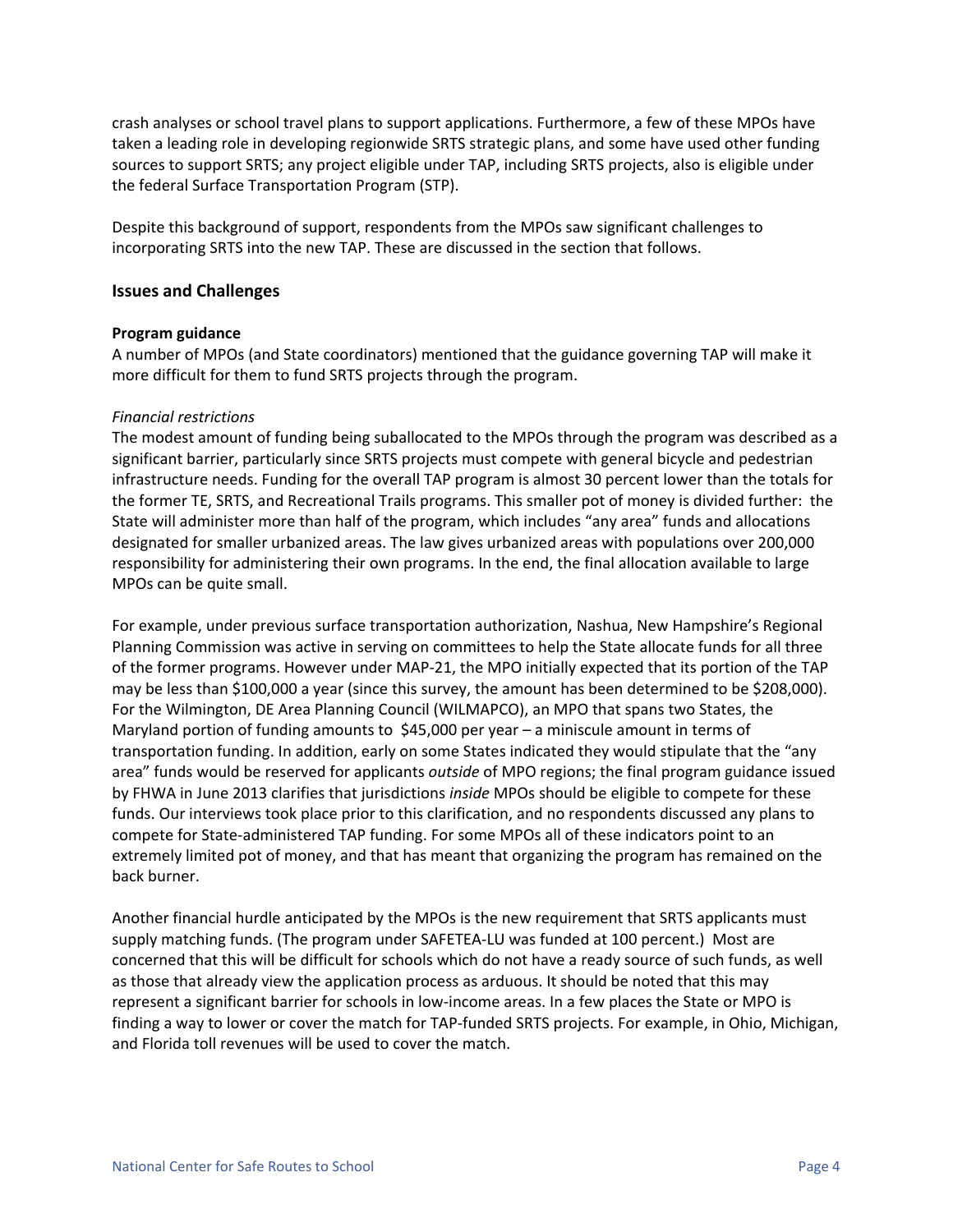## *Statutory burdens*

TAP requires that applicants operate under the same requirements that govern large scale Federal highway projects, and this means a great deal of paperwork and approvals. Some MPO respondents questioned whether small SRTS projects would be worth the effort. Some MPOs, such as the San Diego Association of Governments (SANDAG) already employ a strategy of reducing regulatory burdens by reserving Federal funds for larger projects, while using local funds for smaller projects. They expect to do the same in regard to TAP. This strategy is more appropriate for MPOs which have access to non‐ Federal financial resources; San Diego has significant local tax revenue for regional projects, as well as access to California's State‐level Safe Routes to School program. Historically, the State program has distributed three times more money in the region than the Federal program.

TAP narrowed the eligible program applicants, and this was expressed as a concern by some survey respondents. Nonprofit entities can no longer apply directly for funds to support SRTS projects, unless they qualify under one of the other eligible categories. Some State coordinators felt this could make applications more difficult, because nonprofit organizations have provided capacity that is sometimes lacking in schools and school districts. (The final guidance issued after these interviews were conducted clarifies that nonprofits are still eligible to participate as partners with eligible grant recipients). While schools are eligible grant recipients, some MPOs are also requiring that schools partner with local government bodies in order to apply to the program. The MPOs themselves are not eligible funding recipients and so must partner with another entity if they are interested in using the funds to create any regionwide SRTS planning, education, and evaluation initiatives.

## **Crossing State boundaries**

The Metropolitan Washington Council of Governments (MWCOG) mentioned another administrative challenge: the difficulty of running the program with different rules for Maryland, Virginia, and the District of Columbia. The MWCOG staff spent a considerable amount of time negotiating to create its program, and has separate program applications for each State. In contrast, another multi‐State MPO, the Mid‐America Regional Council (MARC) for the Kansas City region, is integrating the processes of the two States, thereby creating one process for applying for the funds. MARC is forming a new Active Transportation Programming Committee (ATP) that will make programming recommendations not only for TAP, including SRTS‐type applications, but also for bicycle and pedestrian‐related Congestion Mitigation and Air Quality (CMAQ) funding.

## **Noninfrastructure program elements**

SRTS is set apart from most TAP‐eligible projects by its emphasis on activities to educate and encourage parents and students, as well as those enforcing traffic safety laws and evaluating the project's impact. The SAFETEA‐LU funded SRTS program required that 10 to 30 percent of the program's funds go to noninfrastructure activities. Under TAP, these activities are not mandated, but are still eligible. In fact, they are the only noninfrastructure activities allowed under TAP. Only one MPO included in this scan, NIRPC, had made a clear decision to support noninfrastructure projects by maintaining the 70‐30 project split. A few MPOs surveyed are creating a separate noninfrastructure application and exploring ways to ensure that such projects can compete effectively, but most MPOs surveyed say they don't expect to fund noninfrastructure activities through TAP. Respondents cited the pressing need to build infrastructure; others suggested that it isn't worth jumping through Federal funding hoops for the small amounts needed for education programs. Yet, almost all of the respondents acknowledged the value of promotional and evaluation activities, and said they would be searching for other ways to fund these aspects of the program. WILMAPCO expects to use its planning funds to help with event support; other MPOs hope that universities will continue to provide existing noninfrastructure programmatic support.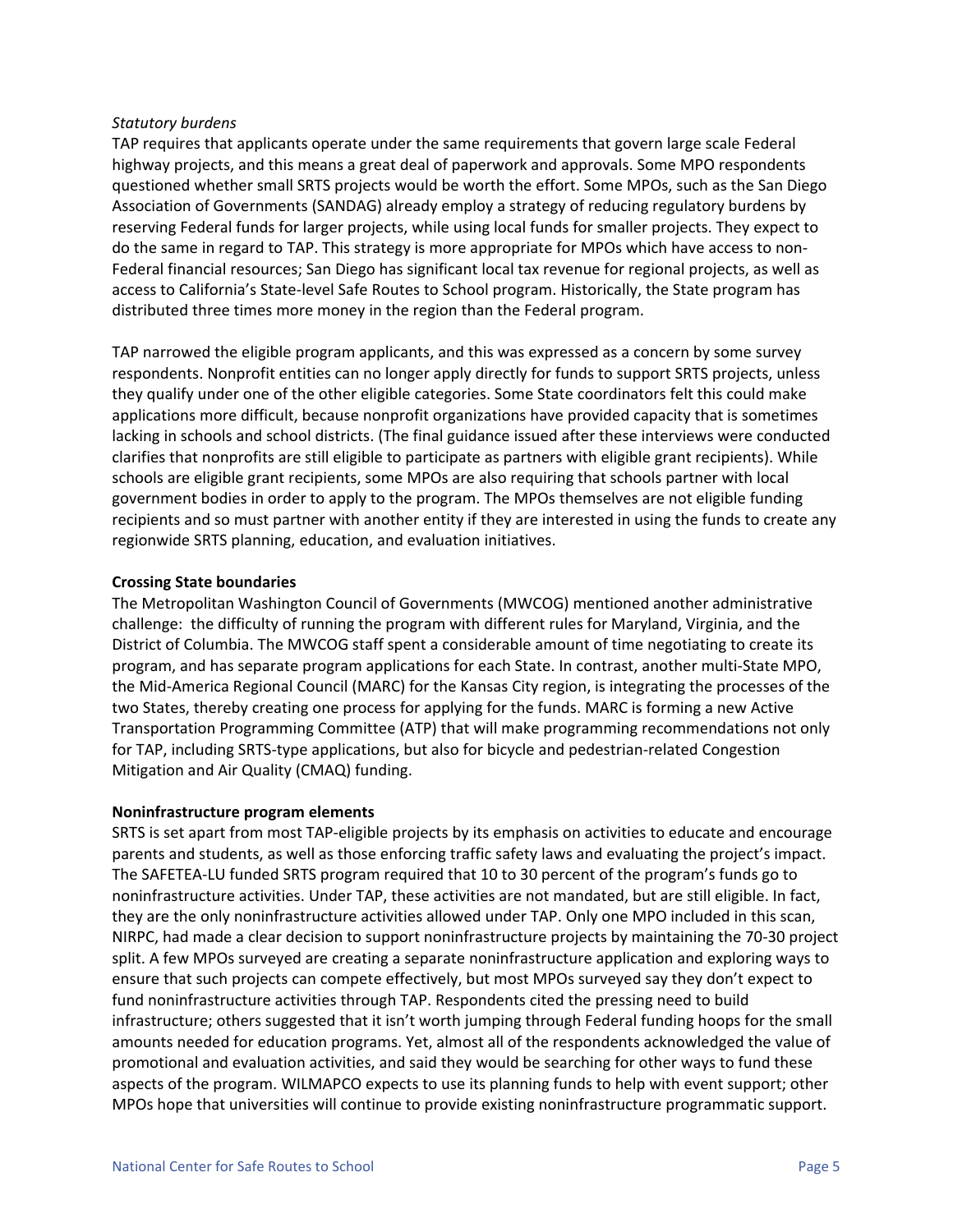Other MPOs said they expected the State SRTS program to continue to fund noninfrastructure projects, or they mentioned the use of other Federal money, such as Highway Safety Improvement Program (HSIP) funds, air quality funds (CMAQ) or general transportation funds (STP) for such projects.

#### **Evaluation**

The SRTS program has put a strong emphasis on data collection, and many States have required applicants to conduct before‐ and after‐ student travel tallies and parent attitude surveys which have been processed and recorded by the National Center for Safe Routes to School. Although data collection is often a primary MPO function, the SRTS data collection system has been handled by the schools and the States, and few MPOs have participated in it. Some of the respondents were not aware of the data resources offered by the National Center for SRTS. However, some suggested that given the impending requirement to establish clear regional transportation performance measures, they would investigate the potential to use SRTS data sources for such measures.

#### **An issue of scale**

MPO planners are struggling to fit their understanding of the SRTS program into a regionwide framework. With some exceptions, SRTS has been a program in which individual schools have applied to the State DOT for funds, and most of the MPO respondents viewed it through this lens. Some MPOs are unclear on whether their organizations, which focus on coordinating local governments to achieve regionwide goals, can or should, manage a program that focuses on serving individual schools. Respondents said they have very limited contact with school districts, which often have boundaries that do not coincide with those of the MPO member jurisdictions. In some MPOs, many small school districts operate independently of local governments, and the MPO staff worried that they would not have the capacity to help these many small districts or individual schools with the application process. Because of this, some felt the State and local entities already involved should continue to run the program. However, some MPO respondents see the need for a regional role in creating a program that works with school districts to prioritize schools according to need, in part to avoid the inequitable funding that can occur if only well‐funded schools with active parents are able to apply and compete. The Miami‐Dade County MPO already has a history of participating in the program in this way. The San Diego MPO is developing a regional SRTS strategy that takes equity into account. The Las Vegas MPO has expressed a strong interest in including equity measures in program selection criteria, and plans to work with and coordinate with a new SRTS coordinator hired by the school district.

#### **Another perspective**

Several of the people interviewed from the MPOs have a different view of Safe Routes to School. While our questions centered on the Federal SRTS *program*, they regard safe routes to school as a *principle*, and one they are committed to pursuing. While their efforts may not look like the "5E" approach used under SAFETEA‐LU, they are funding their own SRTS initiatives, supporting strategic planning to ensure a more effective and equitable program, and integrating children's needs with other regionwide transportation goals. A few examples are provided below:

• The Nashville MPO considers its Active Transportation program as a primary way to create safe routes to school: most projects funded have helped provide school access, and proximity to schools is a primary project selection criterion. The region set aside money from their Federal Surface Transportation Program funds for the program with both infrastructure and noninfrastructure components. Since it also provides safe routes to parks, community centers, and other destinations, it garners more support.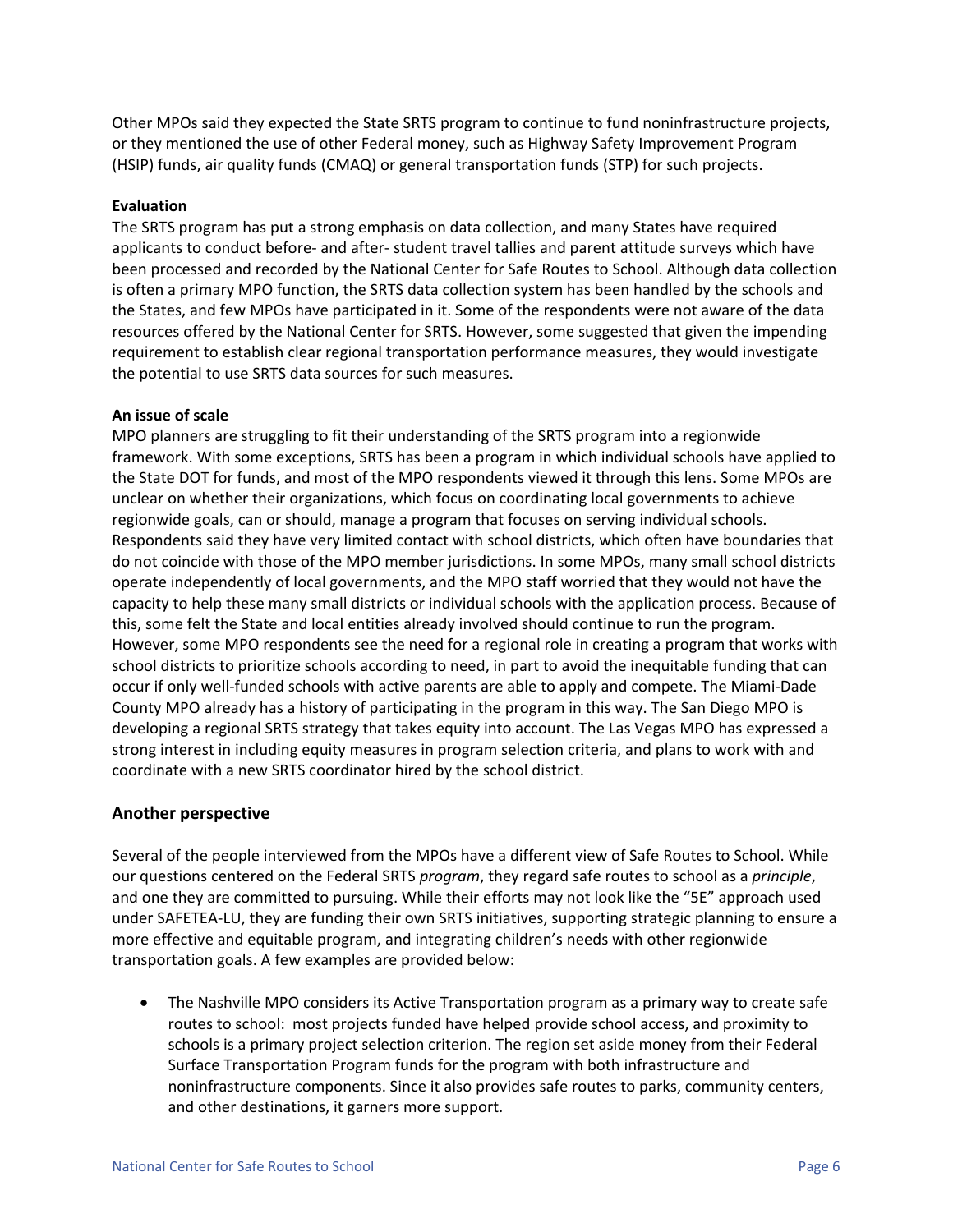- The Miami-Dade County MPO has worked with its large countywide school district to create a strategic, crash-based approach to choosing schools to receive SRTS support. They have cooperated with a regionwide WalkSafe education program run by the University of Miami, which has shown impressive results in reducing child pedestrian injuries. But the MPO is concerned about the administrative burden of a Federal program that requires a detailed application procedure aimed at individual schools.
- As previously mentioned, the MPOs serving San Diego, California, and Columbus, Ohio, take a complete streets approach to all of their transportation projects. Both place a high priority on safety around schools, using a variety of State and Federal funds to support SRTS activities. Both have also made commitments to improve the health of citizens of all ages by increasing physical activity. Neither limits their view of the future of SRTS to its eligibility under the TAP.

## **Conclusions**

These interviews show that the challenges of incorporating SRTS into TAP are balanced by a new opportunity for regional governments to directly address children's safety on the way to school.

Safe Routes to School elicits strong interest from counties and cities, and the MPOs that serve them are aware and supportive of the concept. In most places they have not, in the past, had a formal role to play. The TAP gives them that role, but its effective use depends upon growing beyond the common perception of SRTS as a small‐scale program rooted in individual schools.

MPOs have the capacity to help 'scale up' Safe Routes to School into a movement that has a significant, regionwide impact on child safety and physical activity. They can be a bridge between the local application of safety measures, and the need to show a regional and national impact on child health and safety. MPOs have much to offer the SRTS movement; specifically:

- Their focus on strategic planning and data collection means they can help school districts and their member jurisdictions rationally choose the schools most in need of safety interventions – instead of depending on the enthusiasm of the schools that have the resources and capacity to fill out an application. The regional governments of Miami‐Dade County and San Diego are leading the way in this approach, and Miami‐Dade has also used SRTS funds to support a regionwide, evidence based safety curriculum called WalkSafe. This comprehensive approach is clearly working: Miami‐Dade County has seen a 68 percent decrease in the number of child pedestrians hit and seriously injured by cars since 2001.
- They are in the forefront of the federally-mandated move toward more accountability to specific outcomes. They are in the position to take the strong evaluation component of SRTS, with its wealth of classroom‐level travel data and parent attitude surveys, and scale it up into a model of performance measurement. A partnership between MPOs, schools, and SRTS proponents could create a compelling new data resource, one unmatched in the transportation sector.
- Their detailed understanding of Federal and regional funding sources means they are in a good position to find ways to augment the funding available through TAP with money that is more conducive to creating an equitable regionwide program structure. Some MPOs are already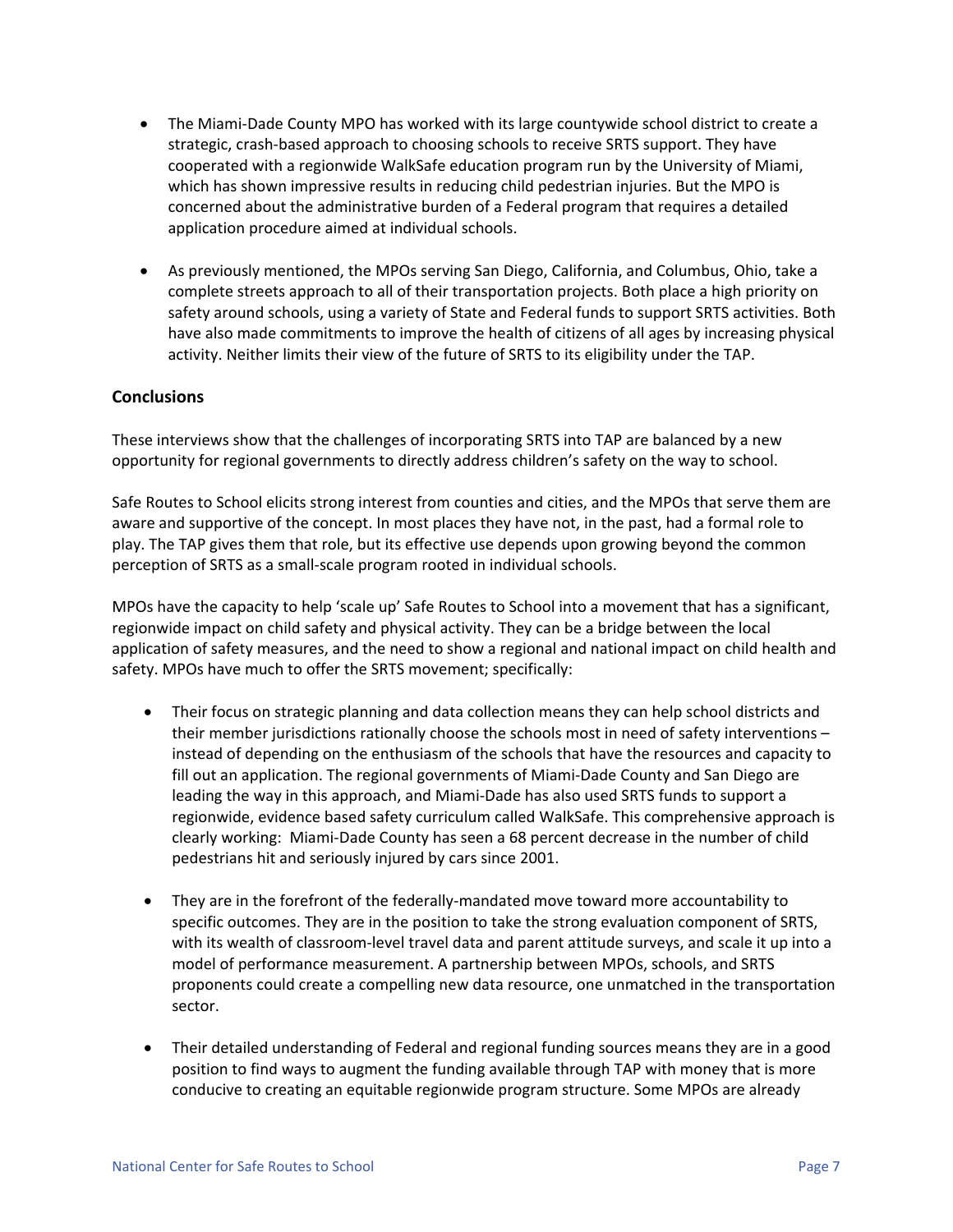looking to fund nonmotorized and SRTS programs through CMAQ funding, the Surface Transportation Program, or the HSIP. A few MPOs can draw from regional funding sources, such as bond measures. If they are used to create regionwide programs, they can benefit from the economies of scale and provide unified educational and promotional resources that benefit all schools, whether or not they are TAP grant recipients.

- They can integrate child pedestrian and bicycle safety with complimentary programs that can vastly expand the reach of SRTS. A few MPOs have created a schools component to their Transportation Demand Management program, creating "Schoolpools" and other activities to change the school commute. The Washington Metropolitan Council of Governments is integrating its TAP with its Transportation/Land Use Connection program, to focus resources into regional activity centers. In MPOs such as MORPC in Columbus, Ohio, a Complete Streets commitment means MPOs are in a position to direct more general‐purpose transportation dollars into creating safer school infrastructure, perhaps freeing up dedicated SRTS funding to support the other four "Es." They are also an ideal forum for addressing the thorny issue of where schools are built; their land use planning function can be an avenue for prioritizing school sites with better bicycle and pedestrian access. This is the case in San Diego, where the regional commitment to SRTS is interpreted as including an effort to do a better job of choosing sites for new schools.
- The MPOs can also be leaders in making SRTS part of a larger commitment to creating 'safe routes to everywhere,' as demonstrated in the approach being taken by Nashville, Columbus, and San Diego. The MPOs in these regions have taken the initiative to develop an overarching regional vision for safe transportation and complete streets. The staff expertise in long-range planning and citizen engagement make the MPO the perfect avenue for such a big‐picture realignment of transportation goals.

These potential avenues for MPO involvement in creating safe routes to school have been explored in only a few regions. They may not be pursued in regions that continue to hold a narrow view of SRTS as part of the Federal TAP. It is clear that TAP will, by itself, be a limited resource for improving safety around schools during the implementation of MAP‐21. For some MPOs, the short timeframe and modest allocation available in the two-year authorization has not inspired them to integrate SRTS into their programs. Nonetheless, the legislation brings a new player to the SRTS table by giving MPOs new decision-making power over SRTS funding. The MPOs that see the long-term potential for the program are already looking for best practices in project selection and in evaluation. MPOs that see the SRTS program as a way to accomplish regional goals are welcoming the opportunity to engage school districts, parents, and students as stakeholders in the regional transportation discussion.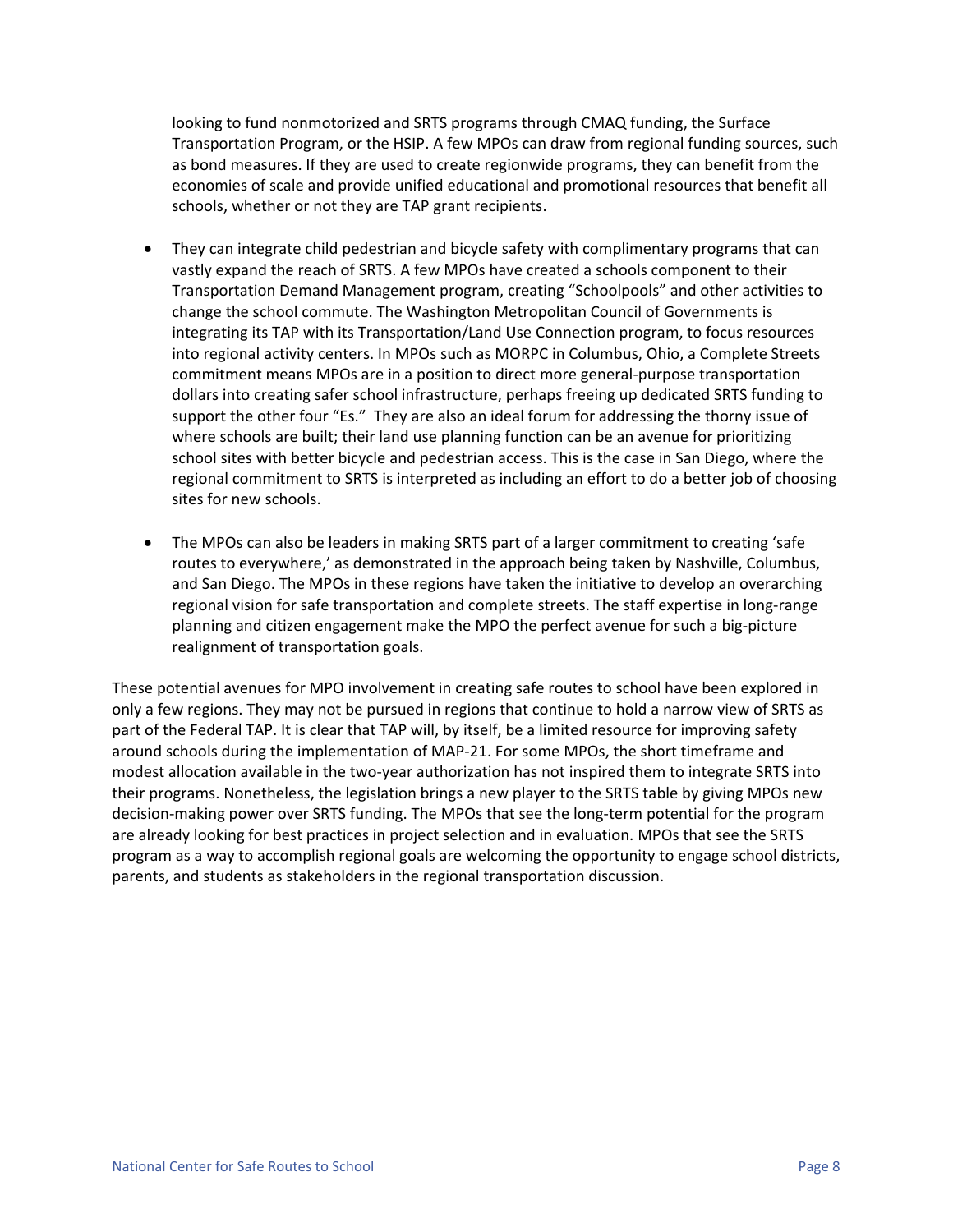## **Acknowledgments**

**A special thank you to the organizations and agencies that took the time to share their expertise.**

## **MPOs**:

Atlanta Regional Commission Denver Regional Council of Governments East Central Wisconsin RPC Maricopa Association of Governments (Phoenix AZ) Metropolitan Council (Twin Cities, MN) Miami‐Dade MPO Mid‐America Regional Council (Kansas City, MO) Mid‐Ohio Regional Planning Commission (Columbus) Nashua Regional Planning Commission (NH) Nashville area MPO (TN) New Orleans Regional Planning Commission Northwest Indiana Regional Planning Commission (Hammond/Gary) Regional Transportation Commission of Southern Nevada (Las Vegas) San Diego Association of Governments Southeast Michigan Council of Governments (Detroit) Spokane Regional Transportation Council (WA) Washington Metro Council of Governments Wilmington Area Planning Council (Delaware)

#### **State SRTS Coordinators**:

Bryan Armstrong, Michigan Charlotte Claybrooke, Washington Dawn Foster, California Tim Mitchell, Minnesota (Bicycle and Pedestrian Section Director) Kathy Ridnour, Iowa Rob Williams, Virginia Julie Walcoff, Ohio

## **Other experts consulted:**

Wesley Blount, Federal Highway Administration Jill Chamberlain, Blue Cross Blue Shield of Minnesota Safe Routes Network Christopher Douwes, Federal Highway Administration Darren Flusche, League of American Bicyclists Tham Nguyen, Los Angeles County Metropolitan Transportation Authority Margo Pedroso, Safe Routes to School National Partnership Robbie Webber, State Smart Transportation Initiative State Smart Transportation Initiative members during their conference, "Making the Most of the Transportation Alternatives Program," May 7‐8, 2013.

A special thank you to Barbara McCann and to Jennifer Toole of Toole Design Group for conducting the interviews and compiling the information.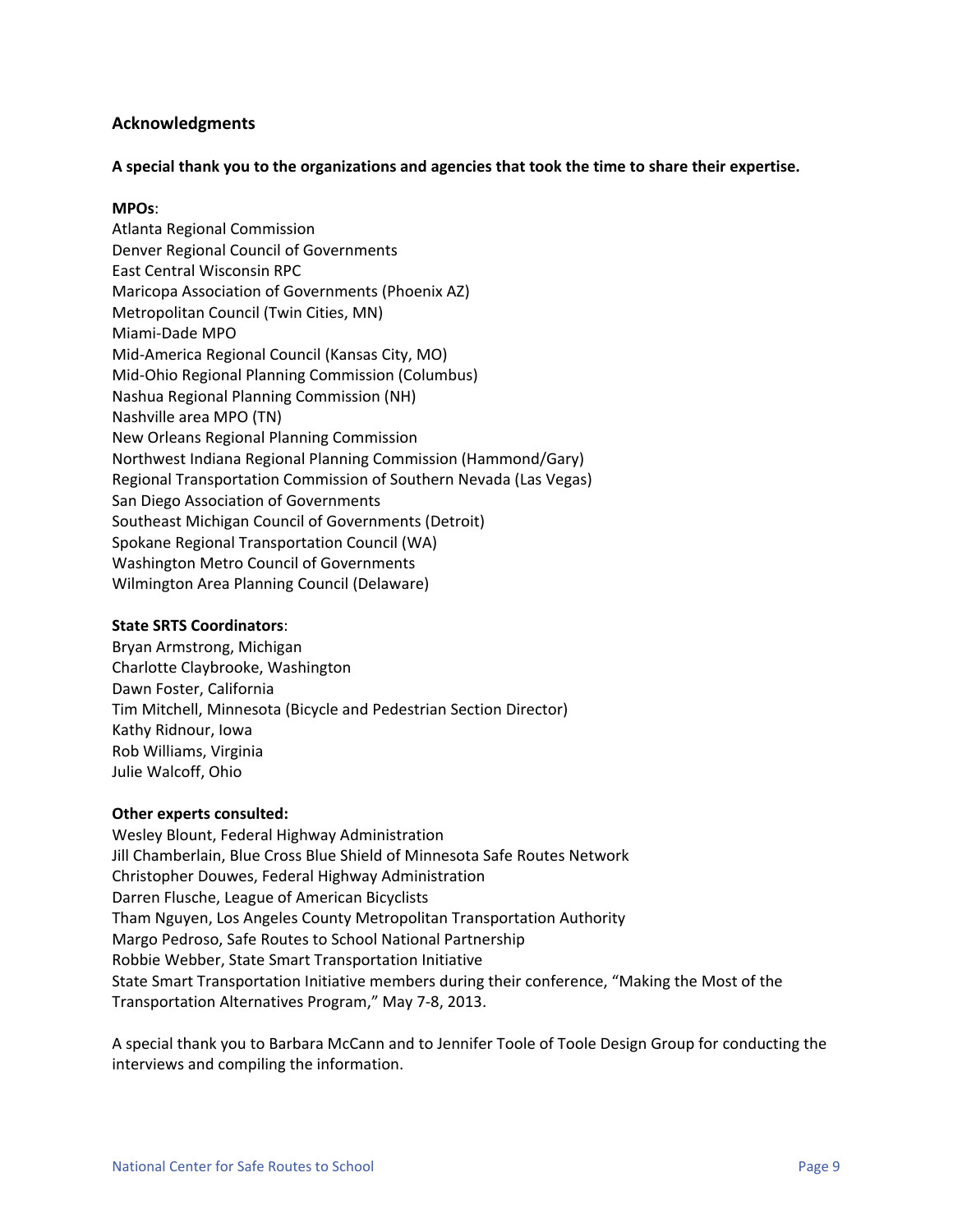# **Appendix A: Interview Questions**

## CONTACT NAME:

## BACKGROUND INFORMATION:

Prior to each interview, we will look on the MPO's home page to see if they have issued a TAP application and review it; if so this will shorten and sharpen the interview.

#### **SRTS MPO Scan questions:**

*The National Center for Safe Routes to School is conducting interviews with staff from large Metropolitan Planning Organizations to assess their plans for administering their portion of the new Transportation Alternatives Program (TAP). The interview will focus on how the MPOs intend to incorporate Safe Routes* to School projects into the program, and will also ask about resources that would be useful to you while *developing this new program.*

- A. **Primary Questions about SRTS and TAP intentions** (with follow‐up questions)
- Has your MPO been involved in any Safe Routes to School activities in the past, and if so, what **are they?**
	- o Do any of your planning documents incorporate SRTS goals?
	- o Does your MPO have a relationship with the State SRTS Program?
		- Have you worked together in the past?
		- Do you have plans to work together under MAP-21?
- **What are your plans for administering the Transportation Alternatives Program?**
	- o At what stage is your MPO in planning for the program? (Could range from already having applications material out the door, or just starting planning)
		- Who at your MPO will be administering TAP? (may find out here that the State will still be the primary implementer, or that there is someone else we need to talk to)
		- How will projects be selected? Do you have applications you can send us? [If not found during website scan]

SRTS programs are eligible for TAP funding. This is now the only type of TAP project that is eligible for *noninfrastructure use. Specifically, funds can be used for public awareness campaigns and outreach to press and community leaders, traffic education and enforcement in the vicinity of schools, student sessions on bicycle and pedestrian safety, health, and environment, and funding for training, volunteers, and managers of safe routes to school programs.*

- **Do you plan to incorporate the opportunity to fund noninfrastructure activities into your funding process, and if so, how so?** 
	- o What role might your MPO play in helping member jurisdictions launch comprehensive programs, particularly those with an emphasis on education, encouragement, or evaluation?
- **What barriers do you perceive to incorporating SRTS into your regional work?** [make suggestions if they are vague]:
	- o Completely unaware of the program, the amount awarded, and/or the deadline for spending it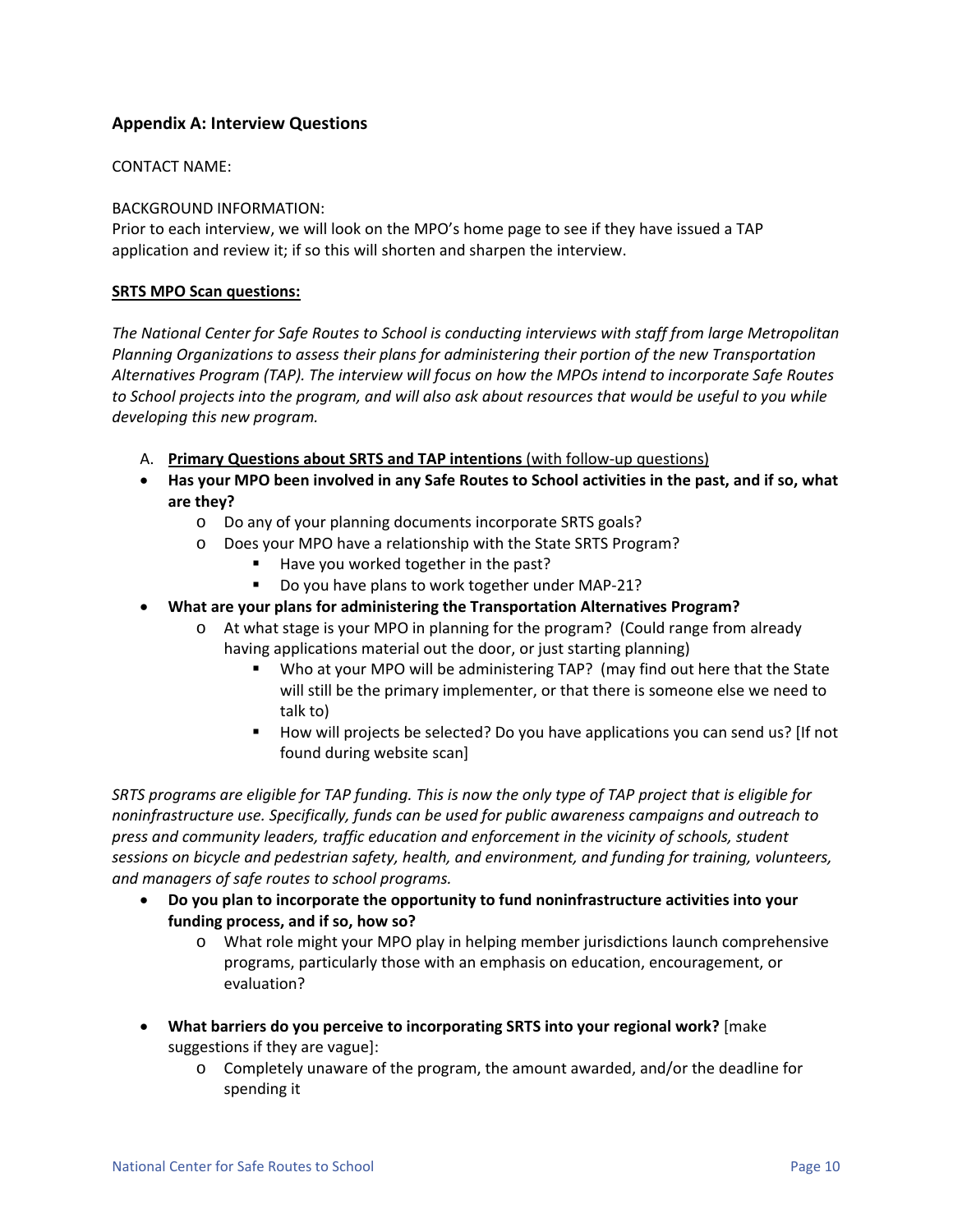- o Was unaware that TAP could be used for SRTS
- o Plan to use TAP to fulfill backlog of infrastructure projects
- o No priority among our members for SRTS
- o SRTS is too small‐scale for our attention at a regional level
- o other

[If the informants are planning on incorporating SRTS into their programs, or are intrigued at the potential for doing so, ask the questions in section B: If they are not planning or interested in incorporating SRTS into their programs, move on to section C.]

## B. **How the Center's resources can be useful to administration of the TAP program.\***

The National Center for Safe Routes to School has been providing support for the Safe Routes to School Program since its inception. The center provides a number of resources and wants to find out if any of *these resources would be helpful as you roll out your MPO‐level TAP programs.* 

*One set of resources are aimed at developing and running a SRTS program, and includes:*

- *‐ program guides and best practices on what other MPOs are doing (including the report from this project)*
- *‐ event support for walk and bike to school days (refer to websites)*
- *‐ application templates*
- *‐ training webinars and workshops*
- Would any of these resources be useful to your MPO? Which ones? [explain resources further if necessary; have samples on hand]

*Another set of resources center around supporting local travel data collection and tracking announced projects. Let me tell you a little about each and ask for your reactions.* 

- *1. The National Center developed a data system to help local program planning which includes two parts: (1) data collection forms, consisting of a classroom tally of travel modes and a parent survey, and (2) data processing services. Right now, more than half of States require communities to use the Center's forms. Communities can either enter their own data from the completed forms or send them to the National Center for entry. Local programs receive a summary report that explains the results of their collected information. SRTS State Coordinators* have access to this data and the system could allow MPO-level access to local data, which the *Center issues as Travel Talley reports, [see excerpt from Travel Talley] which enables assessment* of behavior before and after a SRTS initiative. The parent survey is filled out by parents aimed at *determining their attitudes, concerns, and interests around their children walking to school.* 
	- o Would this data service be useful to your MPO?How could you envision using it?
- *2. The National Center hosts a database and a map with announced funding (show map with MPO display). The map allows viewing of project locations and some general information. It requires someone to provide the information. The value has been that people can understand where their transportation dollars are going without having to wait for formal obligation.*